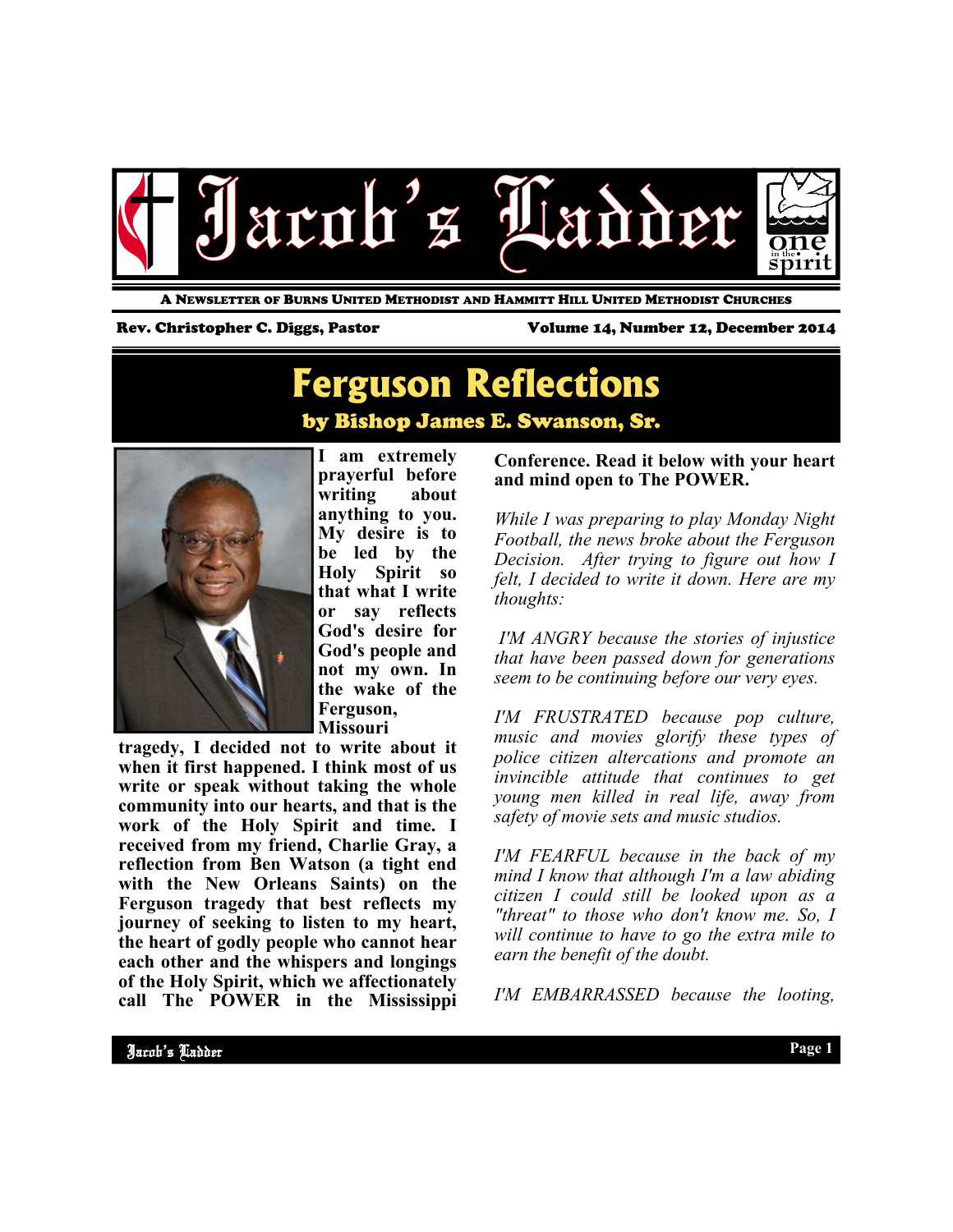*violent protests and law breaking only confirm and in the minds of many, validate the stereotypes and thus the inferior treatment.* 

*I'M SAD because another young life was lost from his family. The racial divide has widened, a community is in shambles, accusations, insensitivity hurt and hatred are boiling over and we may never know the truth about what happened that day.* 

*I'M SYMPATHETIC because I wasn't there so I don't know exactly what happened. Maybe Darren Wilson acted within his rights and duty as an officer of the law and killed Michael Brown in self-defense like any of us would in the circumstance. Now, he has to fear the backlash against himself and his loved ones when he was only doing his job. What a horrible thing to endure. OR, maybe he provoked Michael and ignited the series of events that led to him eventually murdering the young man to prove a point.* 

*I'M OFFENDED because of the insulting comments I've seen that are not only insensitive but dismissive to the painful experiences of others.* 

*I'M CONFUSED because I don't know why it's so hard to obey a policeman. You will not win!!! And I don't know why some policemen abuse their power. Power is a responsibility, not a weapon to brandish and lord over the populace.* 

*I'M INTROSPECTIVE because sometimes I want to take "our" side without looking at the facts in situations like these. Sometimes I feel like it's us against them. Sometimes I'm just as prejudiced as people I point fingers at.*  *And that's not right. How can I look at white skin and make assumptions but not want assumptions made about me? That's not right.* 

*I'M HOPELESS because I've lived long enough to expect things like this to continue to happen. I'm not surprised and at some point my little children are going to inherit the weight of being a minority and all that it entails.* 

*I'M HOPEFUL because I know that while we still have race issues in America, we enjoy a much different normal than those of our parents and grandparents. I see it in my personal relationships with teammates, friends and mentors. And it's a beautiful thing.* 

*I'M ENCOURAGED because ultimately the problem is not a SKIN problem, it is a SIN problem. SIN is the reason we rebel against authority. SIN is the reason we abuse our authority. SIN is the reason we are racist, prejudiced and lie to cover for our own. SIN is the reason we riot, loot and burn. BUT I'M ENCOURAGED because God has provided a solution for sin through his son Jesus and with it, a transformed heart and mind. One that's capable of looking past the outward and seeing what's truly important in every human being. The cure for the Michael Brown, Trayvon Martin, Tamir Rice and Eric Garner tragedies is not education or exposure. It's the Gospel. So, finally, I'M ENCOURAGED because the Gospel gives mankind hope.* 

**James E. Swanson, Sr., Resident Bishop, The NOTE: Reprinted from an email from Bishop Mississippi Area of The United Methodist Church**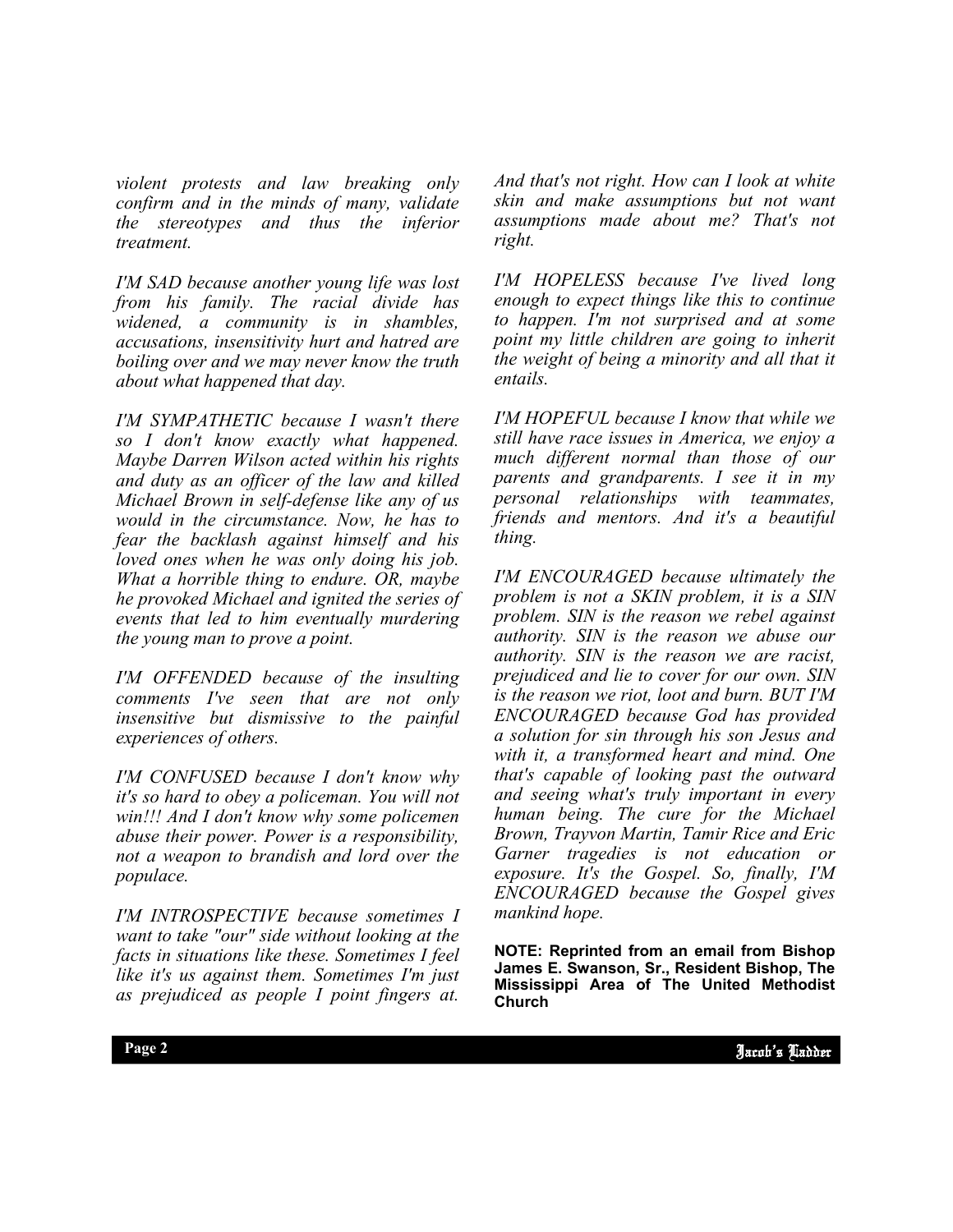

## **Enough Is Enough!**

by Clarence H. Franklin

*If the Church of today does not recapture the spirit of the early Church, it will lose its authentic ring, forfeit the loyalty of millions and be dismissed as an irrelevant social club with no meaning for the 20th [and 21st]century.* 

The recent grand jury decisions not to indict the policemen in the deaths of Michael Brown in Ferguson, MO and Eric Garner in New York City is disheartening, but sadly, not unexpected. We have certainly seen this movie before, many times. Unarmed men of color killed by police officers. This time, many African-American athletes and leaders have demonstrated and spoken out. The job of the Police is to "protect and serve" our communities, all our communities. Enough is enough. Clearly, it's time for this to stop. This is not just, and injustice anywhere is a threat to justice everywhere. How can this be accomplished you ask? It's time for the Church, the Black church and particularly the white church to step up and speak out about these injustices. Our white brothers and sisters need to be as outraged as we are. To do nothing and to say nothing is to silently condone and endorse these police actions. The church has a responsibility to expose injustice where ever and whenever it is found, or it really can become irrelevant as Dr. King mentioned in his Letter from a Birmingham Jail. I certainly do not believe that all policemen are of the mindset as these we have been talking about lately. I do not believe that all policemen see the black community as an enemy that they have to protect the rest of the society from. I also do not believe that all black folk see the police

#### **—Dr. Martin Luther King, Jr.**  Letter from a Birmingham Jail

as an occupying force charged with keeping them in their place. I certainly do not believe that. Policemen have a hard relatively unappreciated job. I would not want to do it. There are good policemen as well as bad. It is the same in any occupation or any aspect of society. But these good policemen also have to start speaking out when these atrocities happen. You can no longer continue to join ranks with your brothers whom you know are in the wrong and protect them. Somehow the black community and the police have to come together and work hand in hand.

If we are going to continue to call ourselves *"one nation, under God, indivisible, with liberty and justice for all,"* then we have to find our moral compass, and that begins with the church. Racial reconciliation has to be more than just "lip service." So who are the church? We are the church! It does not matter whether we are black, white, brown, yellow, or red. WE ARE THE CHURCH! As the church, we are the hands of God in this earth realm. If His work is not being done, that's means that we are not doing it. As the church, as the body of Christ, we need to bring the communities and the police together, so that they can see that underneath it all, we are all the same, the children of God.